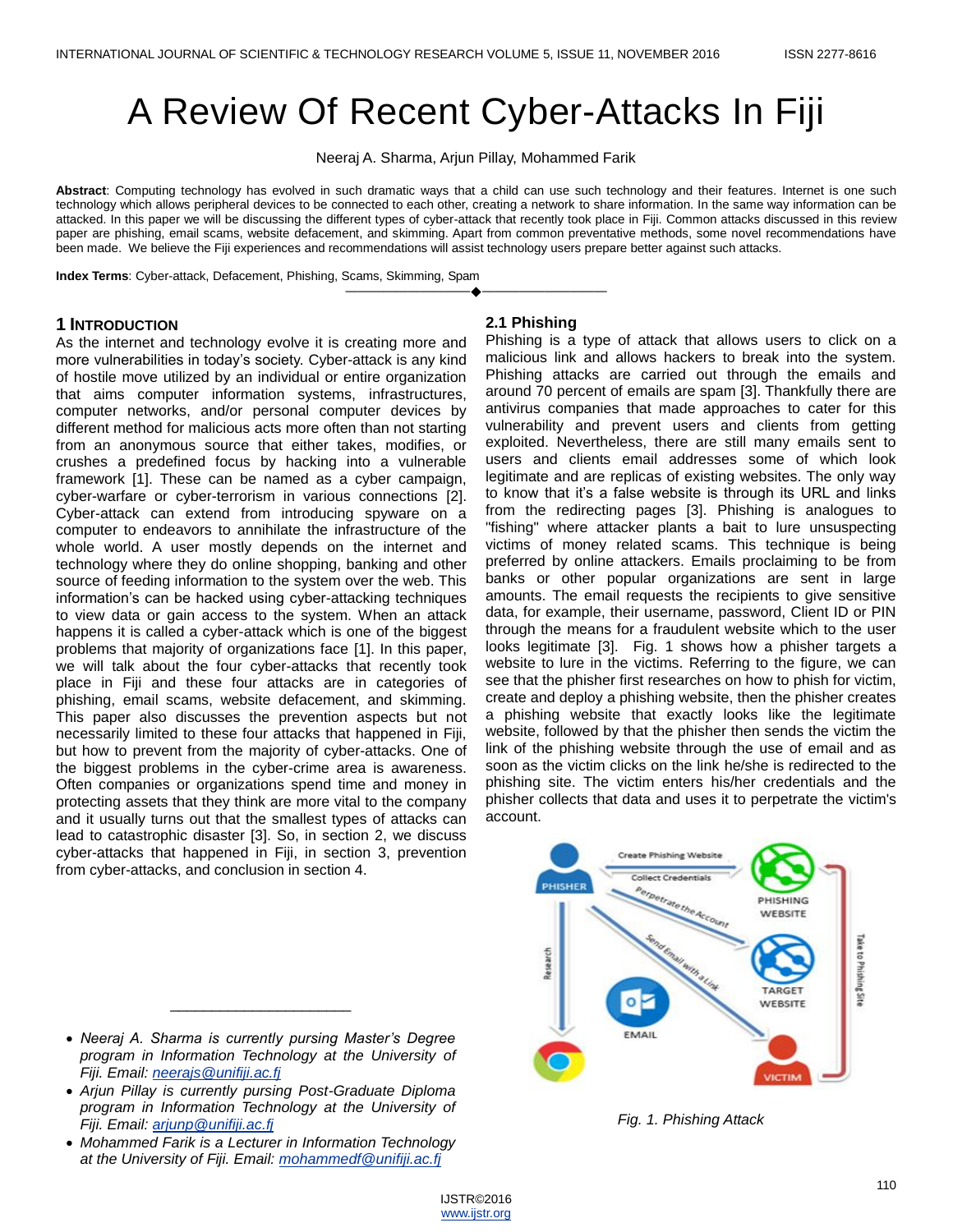In Fiji, the ANZ bank shows their care for the clients as they demonstrate what sort of email their clients could get and should be cautious and inform the bank regarding these as soon as possible [\[4\]](#page-4-3). The bank also informs the clients that in the event that they get these sorts of emails then delete instantly and report to the "ANZ Internet Banking Support Centre". Fig. 2 shows an example of phishing attack that used the credentials of ANZ Bank to attack their banking clients.

| ANE                                                                                                                                                                                                                                      |
|------------------------------------------------------------------------------------------------------------------------------------------------------------------------------------------------------------------------------------------|
| Dear ANZ BANK customer,                                                                                                                                                                                                                  |
| We recently reviewed your account, and suspect that your<br>ANZ BANK account may have been accessed by an<br>unauthorized third party. Protecting the security of your<br>account and of the ANZ BANK network is our primary<br>concern. |
| Therfore, as a preventative measure, we have temporarily<br>limited access to sensitive ANZ BANK account features.                                                                                                                       |
| Click the link below in order to regain access to your<br>account:                                                                                                                                                                       |
| https://www.anz.com/account/update.asp                                                                                                                                                                                                   |
| For more information about how to protect your account.<br>please visit ANZ BANK Security Center.                                                                                                                                        |
| We apologize for any inconvenience this may cause, and<br>apriciate your assistance in helping us maintain the integrity<br>of the entire ANZ BANK system.                                                                               |
| Thank you for your prompt attention to this matter.                                                                                                                                                                                      |
| Sincerely,                                                                                                                                                                                                                               |
| The ANZ BANK Security Department Team.                                                                                                                                                                                                   |

*Fig. 2. Recipients being attacked using Phishing*

# **2.2 Email Scams**

Email scam occurs when a user enters their personal details into the fake site which looks like an legitimate site for beneficiary use. An email scam is an unsolicited email that claims the prospect of a bargain or something for nothing. Some scam messages ask for business; others invite victims to a website with a detailed likeness to legitimate website. Many individuals have lost their life savings due to this type of fraud. Email scams are also known as email fraud. Various Web clients have gotten messages proclaiming to be from money related establishments or other trustworthy organizations. A few messages advise the recipients that their card number and passwords should be rewritten by signing into a legitimate looking, yet fake website [\[3\]](#page-4-2). The motivation behind these sites is to acquire your logon credentials, for example, your own Personal Identification Number (PIN), Client ID, and card number to your internet accounts. Other attackers may convey messages that will request clients or users to download the file(s). Fig. 3 shows how an email scam is carried out. The sender first composes a message using an email client and the senders email client uploads message to SMTP server. SMTP server uses DNS server to locate recipient's domain, the message traverses the internet and probably passing through several routers. A message arrives at receiving server and is placed in recipient's mailbox file or folder. The recipients email client checks mailbox and downloads message for the recipient than finally, the recipient

#### reads the message using the email client.



*Fig. 3. Email Scams*

Referring to an attack that happened in Fiji [\[4\]](#page-4-3), Fig. 4 shows an example of an email scam that used the organization's details such as company logo to email recipients.



#### *Fig. 4. Email Scan using ANZ Bank Fiji brand and logo.*

Some common other types of email scams include – Advance-fee fraud, El Gordo de la Primitiva Lottery International Promotions Programmes, FBI email, Hitman, Investment Schemes, Online dating scam, Phishing, Romance scam, Translation/Marriage Agency scam, Secret Shopper, Traffic ticket spam, Word of Mouth, and Job Scams [\[2\]](#page-4-1).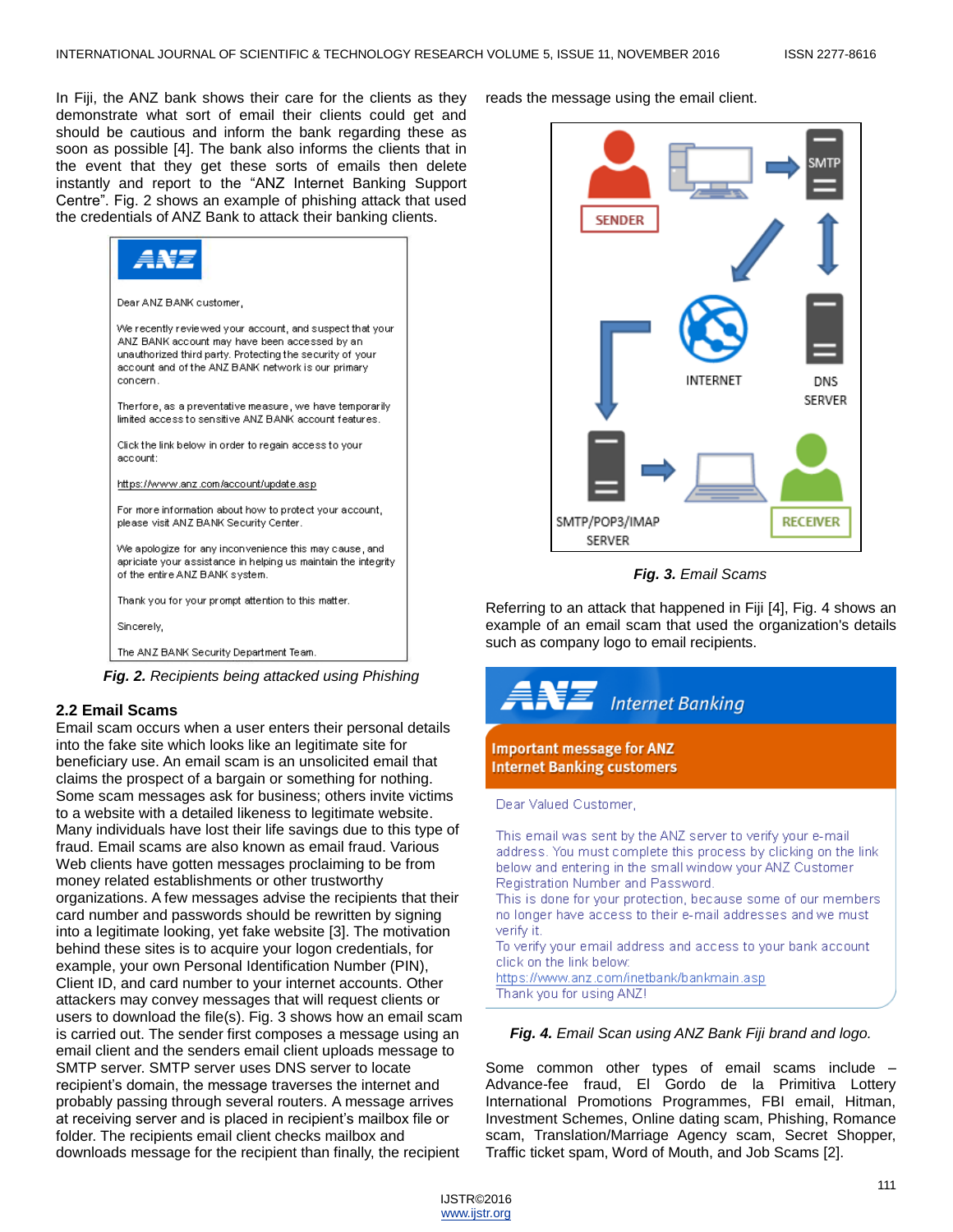#### **2.3 Website Defacement**

Website defacement is an attack where the hacker replaces the original website with one of his own. Web defacement is one of the biggest security concerns of any organization that hosts a website. Web defacement is often carried out by programmers who break into web servers and replace the original site that either replaces the content of home page or redirects the webpage to another illegal website. Attackers can also plant one of their own pages to exploit threats such as phishing, code infusion, cross web page scripting and so on. These programmers mainly focus defacement on religious websites, government websites, bank websites and corporate websites [\[3\]](#page-4-2). Fig. 5 shows how an attacker targets clients through the use of website defacement. In this particular scenario, the perpetrator attacks the web server and replaces the current website with their own website which looks identical to the main website. When the client accesses the fake website then he/she gets vulnerable to phishing, code fusion, cross web page scripting and so on.



*Fig. 5. Website Defacement*

Recently the Fiji Police, Royal Fiji Military Force, and Immigration Fiji websites were attacked [\[5\]](#page-4-4). These attacks were done by "MuhmadEmad" a Kurdish hacker. The hacker uploaded a picture of the Kurdish banner along with the words stating, "KurDish Programmers WaS Here" and "HaCKeD by MuhmadEmad, Long Live to peshmarga" as shown in fig. 6. This was a reference to the Kurdish armed force of Peshmerga, a hostile to Islamic State power situated in Iraq.

# HaCkeD By MuhmadEmad

Long Live to peshmarga



KurDish HaCk3rS WaS Here



#### *Fig. 6. Client being attacked through Website Defacement*

The image replaced the homepage of the Royal Fiji Military Force, Fiji Police, and Immigration websites and there was no evidence into suggesting how the websites were hacked. It is said that "MuhmadEmad" has hacked numerous U.S and Turkey Government websites over the past two years.

#### **2.4 Skimming**

Skimming attack is where the attacker places a card skimming device which captures the PIN code of the user and also reads the electronic stripes at the back of the card. Skimming is referred to as a crime where the attacker gets hold of private information of a client through the use of their credit cards. The attacker can get hold of the private information in two circumstances, one is by photocopying the client's receipt and getting hold of the private information, this is considered a very basic level of skimming [\[3\]](#page-4-2), [\[6\]](#page-4-5). The second scenario is where the attacker uses a device called the skimmer. These are considered a more advanced level of skimming method where the attackers implement the skimming device over the card slot of an ATM. This will read the cards magnetic strip without the user knowing that the card is going through a skimmer first. These devices usually are connected with a second device that is the camera and it records the users they enter the PIN numbers. If the perpetrators are not using the cameras and there is another method to capture PIN numbers, that is through having a second keypad directly on top of the current keypads. What is does is it will register all the keys pressed by the users and it is in the form where the users won't be able to differentiate whether there is any second keypad or not. All these devices installed in the ATM's are illegal are known as a skimmer. Fig. 7 shows how skimming devices are placed in an ATM machine.

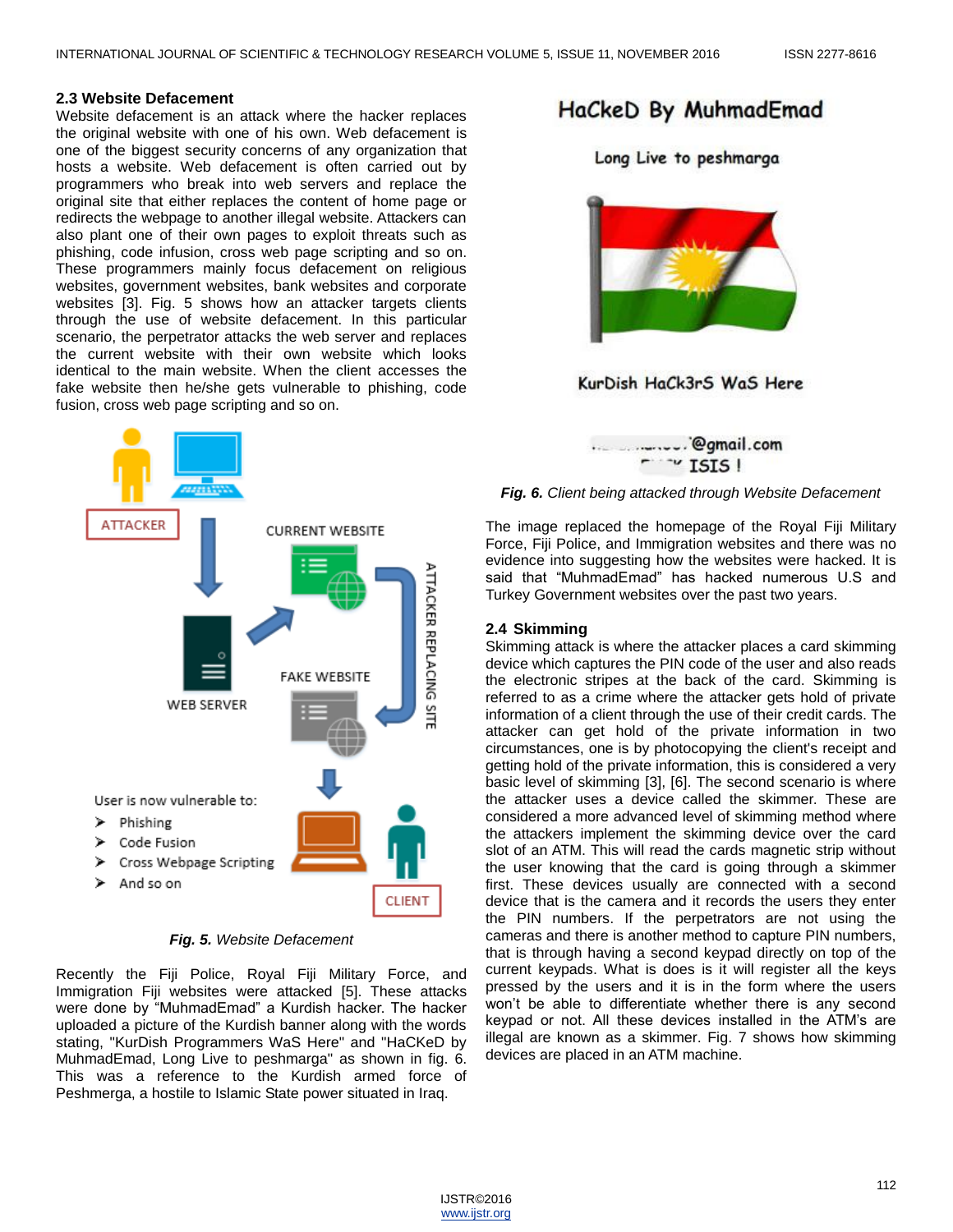

*Fig. 7. Skimming Attack*

In Fiji, a card skimming attack has occurred near "Smuggler's Cove BSP ATM‖ in Wailoaloa, Nadi. The attack has transpired by placing a card skimming device in the original BSP card reader [\[7\]](#page-5-0). Fig. 8 shows the images of the original and Skimmer device installed.



*Fig. 8. Cyber-attack through the use of Skimming device.*

# **3 PREVENTATIVE RECOMMENDATIONS**

This section discusses some existing and novel approaches to prevent cyber-attacks such as those that occurred in Fiji and also discusses on how these attacks actually take place at the first place. This will surely limit the chances of a user being cyber-attacked in the same way again.

# **3.1 Phishing**

There are two ways of preventing getting attacked through phishing and those are firstly by getting educated involving these types of attacks especially knowing which emails to open and which emails not to open [\[3\]](#page-4-2). Secondly, is by having anti-phishing tools installed in your computers that are added to the web browsers so as soon as the users and clients mistakenly open the email link, these anti-phishing tools will block that link [\[3\]](#page-4-2). Other solutions for treating this sort of emails are, treating all emails asking for login data, for example, username, password as a threat. Real ANZ Bank emails won't ask for individual subtle elements or log on data, users should directly remove these sorts of email without clicking on any attachment or links, regardless of how innocent or provocative the email subject header sounds.

# **3.2 Email Scams**

On the off chance that the email is from an ambiguous source, or on the other hand you are suspicious of the way the email reads and sounds, delete it straight away. Do not open any links or attachments that came with the email. A good practice is – if you want to access the bank's internet banking page, simply type the address of it on the web browser itself in this instance you could type https://www.anz.com. The following recommendation will prevent users and organizations from threats against email scams, first, filter spams, there are options in the email clients that allow users to turn on the filtering option, having done this it will detect unsolicited, unwanted emails from getting into the user's inbox. Second, don't trust unsolicited email, these emails might look genuine and realistic but at the backend, its main purpose might be something else, for example online banking websites [\[8\]](#page-5-1). Third, treat email attachments with caution, while some email client filter or detect emails as spams or virus but others don't, so it is always good to have your system up-to-date with antivirus and download attachments which you think are genuine. Fourth, don't click links in email messages, it is accustoming that nowadays people attempt to target users or clients through this means; it is not a good idea to directly click on a link without knowing who it is from. Usually, these types of links contain threats. Fifth, install antivirus software to keep up to date with all the current threats. Sixth, it is always a good idea to install personal firewalls and keep it up to date to prevent perpetrators from targeting you. Seventh, configure your email client for security in terms of filtering emails and blocking unsolicited emails [\[8\]](#page-5-1). Following the above seven methods will keep users safe from email scams.

# **3.3 Website Defacement**

Website defacement is considered one of the biggest security threats to any business or organization that is online. Here are five ways you can protect your business or organization from website defacement [\[9\]](#page-5-2). First, security audits and penetration testing, doing a regular audit and penetration testing will help the organization in terms of evaluating all the security aspects of the IT infrastructure. These can be limited to operating systems, service and applications flaws, risky end-user behavior, and improper configurations. Second, defend against SQL injection attacks, SQL injection attacks works in a way that uses SQL statements inserted into data entry fields. An example of an SQL query where the users enter email which can lead to SQL injection attack is:

*\$result = \$mysqli->query("SELECT email, userid FROM members WHERE email = "".\$email.'")';* 

You can avoid writing this type of queries and use bound variables with prepared statement methods as follows:

*\$stmt = \$mysqli->prepare("SELECT email, userid FROM members WHERE email = ?;");*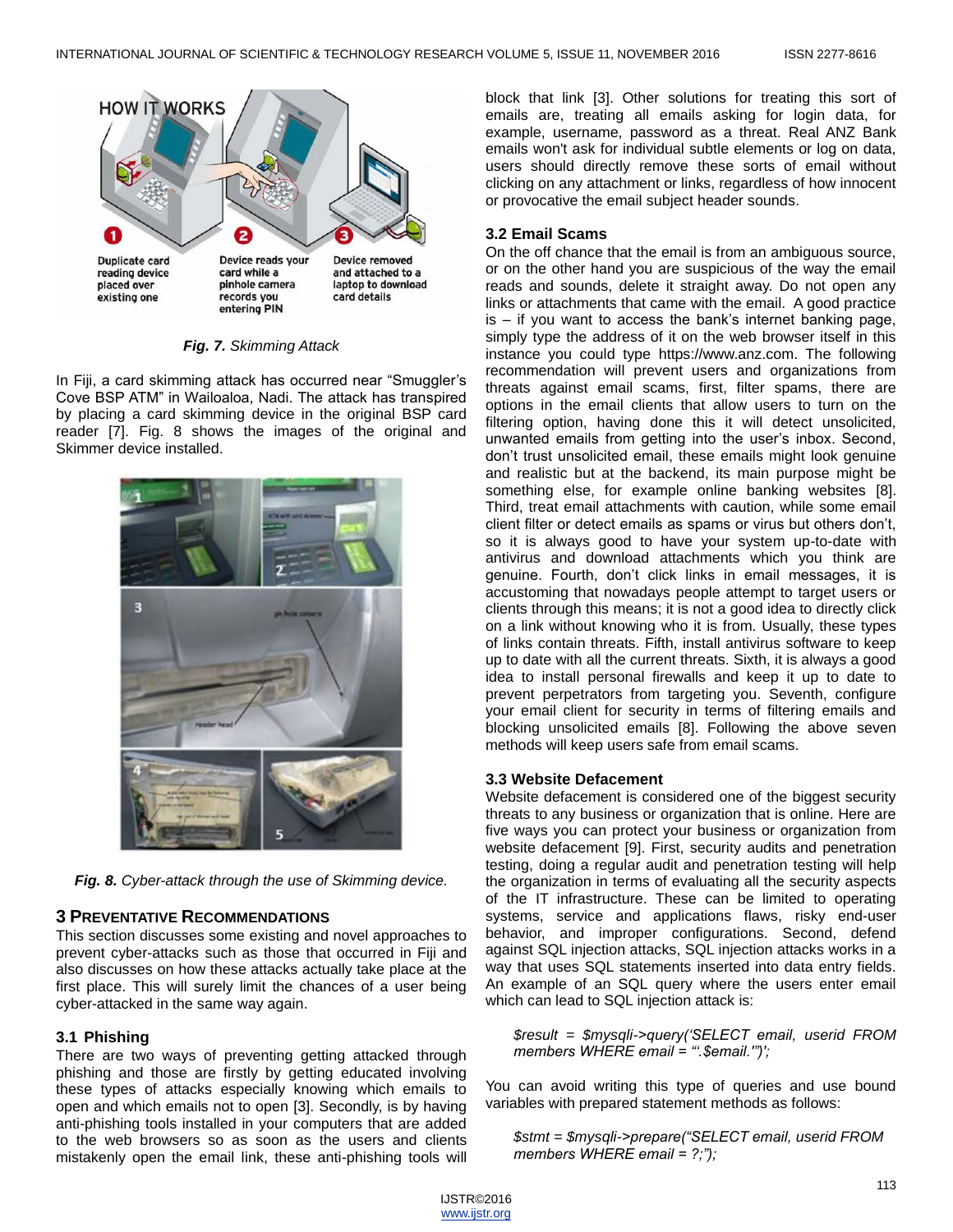*\$stmt->bind\_param("s", \$email); \$stmt->execute();*

This method works because the parameter values are combined with the compiled statement and not an SQL string. Technically, the best methods of preventing SQL injection is to generally avoid the use of dynamically generated SQL in the source codes. It is also a good practice to validate inputs such as: limiting input only to accepted characters, whitelisting, and length checks. Third, defend against cross-site scripting (XSS) attacks, by using web application firewalls (WAF). WAF is able to check for malicious input values, modification of read-only parameters, filter out malicious output and block suspect requests. Fourth, is the use of defacement monitoring and detection software tools. The best website monitoring and detection tools to counter defacing are WebOrion Defacement Monitor, Site24x7, and Nagios. Fifth, prepare to respond to defacement incidents. To be more secure, the web server which had been attacked needs to be taken offline to prevent the attacker from getting more inside of the system. There should also be a technical response team available for when this type of issues arises. If the organization is familiar with all the above five methods, then there is a greater chance that a company can save itself from website defacement attack [\[9\].](#page-5-2)

#### **3.4 Skimming**

Chuck Somers, VP for ATM security and systems outlines some of the important things users can look out for to prevent skimming attacks [\[10\]](#page-5-3). These include, first, keeping your eyes open when trying to use the ATM and look out of something that doesn't fit right in the ATM whether it be involving the keypad or the card slot area. Second, cover the keys during typing in the ATM. Third, pay close attention to your accounts for unfamiliar transactions regardless of how small these transactions are. Fourth, it is recommended that you use a credit card rather than your debit card. Credit cards have certain credit limit and the money belongs to the bank and it will be easy to retrieve as well, also your money will be safe. Fifth, don't assume that all ATM's are same, meaning the ATM itself could be a fake if you are a tourist in another country it is recommended that you use the ATM's that are inside the bank. Sixth, trust you're instinctive, if you feel something doesn't feel right, it is recommended that you move away from there and advise the bank regarding that. Seventh, be on the lookout for potential thieves, some skimmers use a combination of high and low tech by having thieves on site as well. When the card gets rejected in the ATM the thief will portray as a customer or user to try and help you in that process gaining the PIN number. Eighth, when in doubt don't use the ATM [\[10\]](#page-5-3). If the society is aware of these eight scenarios, then skimming itself will diminish.

#### **3.5 Other ways to Prevent from Cyber-attacks**

You may definitely realize that there are no 100% full proof techniques to counter cybercrime and cyber-attacks, yet at the same time, you need to protect your computers. The essential things to do are to utilize or use a good security software, that scans for virus, as well as searches for various sorts of malware, including however not constrained to ransomware, and prevents it from entering the PC [\[11\].](#page-5-4) For the most part, these malicious codes are infused into your PCs by going to or downloading things from non-reputed websites, drive-by downloads, the trade-off sites that present malicious

advertisings otherwise called Malvertising [\[11\]](#page-5-4). Alongside the antivirus, you should use a decent firewall. While the built-in firewall in Windows 8 and Windows 7 is great, you can utilize other firewalls that you feel are robust than the default Windows Firewall [\[11\]](#page-5-4). In the event that it is a corporate PC system, ensure there is no Plug and Play support in any of the client PCs. That is, representatives ought not to have the capacity to connect to Flash drives or their own Internet dongles into the USB. The IT department of the organization should keep a watch on all the system usage. Utilizing a decent system activity analyzer encourages in brief participation to unusual practices emerging out of any terminal (representative PC). For security against DDoS attacks, the site is better moderated to various servers, rather than being facilitated essentially on a solitary server. The best strategy would be to have a mirror always up utilizing a cloud administration [\[11\]](#page-5-4), [\[12\].](#page-5-5) That will extraordinarily diminish the odds of a DDoS being fruitful – not for quite a while at any rate. Utilize a decent firewall like Sucuri and find a way to ensure and secure your site. Establish a strong password [\[13\]](#page-5-6), putting a strong firewall this ensures your system by controlling web activity coming into and streaming out of the business, install antivirus protection (this will protect from virus like Trojan horse and malware attacks) and lastly update the program regularly (means patching and updating the system so that the hackers won't find any loopholes in the system) [\[12\]](#page-5-5).

## **4 CONCLUSION**

In this paper, we have looked into the four types of cyberattacks that took place in Fiji. These were phishing, email scams, website defacement and skimming. The cyber-attacks which we have mentioned can be stopped, by the solutions which we have listed and discussed in this paper. Nevertheless, this paper will instruct users regarding the common attacks that occur and the novel solutions that can keep them safe and also protect them from being hacked.

### **REFERENCE**

- <span id="page-4-0"></span>[1] Techopedia.com. "What is a Cyberattack? - Definition from Techopedia.," 31 Aug., 2016; https:/[/www.techopedia.com/definition/24748/cyberatt](http://www.techopedia.com/definition/24748/cyberattack) [ack](http://www.techopedia.com/definition/24748/cyberattack)
- <span id="page-4-1"></span>[2] Wikipedia. "Cyber-attack," 31 Aug., 2016; https://en.wikipedia.org/wiki/Cyber-attack.
- <span id="page-4-2"></span>[3] R. Grimes. "The 5 cyber-attacks you're most likely to face. ," 11 Aug, 2016; [http://www.infoworld.com/article/2616316/security/the-](http://www.infoworld.com/article/2616316/security/the-5-cyber-attacks-you-re-most-likely-to-face.html)[5-cyber-attacks-you-re-most-likely-to-face.html](http://www.infoworld.com/article/2616316/security/the-5-cyber-attacks-you-re-most-likely-to-face.html)
- <span id="page-4-3"></span>[4] Anz.com. "Security alerts & reporting fraud | ANZ.," 31 Aug., 2016; [http://www.anz.com/personal/ways](http://www.anz.com/personal/ways-bank/security/online-security/alerts-reporting-fraud/)[bank/security/online-security/alerts-reporting-fraud/](http://www.anz.com/personal/ways-bank/security/online-security/alerts-reporting-fraud/)
- <span id="page-4-4"></span>[5] C. Limited. "Fijivillage | Fiji's Latest News and Sports website.," 31 Aug., 2016; [http://fijivillage.com/news/Fiji-Police-RFMF-and-](http://fijivillage.com/news/Fiji-Police-RFMF-and-Immigration-Fiji-websites-hacked-s9r52k)[Immigration-Fiji-websites-hacked-s9r52k](http://fijivillage.com/news/Fiji-Police-RFMF-and-Immigration-Fiji-websites-hacked-s9r52k)
- <span id="page-4-5"></span>[6] About-threats.trendmicro.com. "Gateways to Infection: Exploiting Software Vulnerabilities | Trend Micro